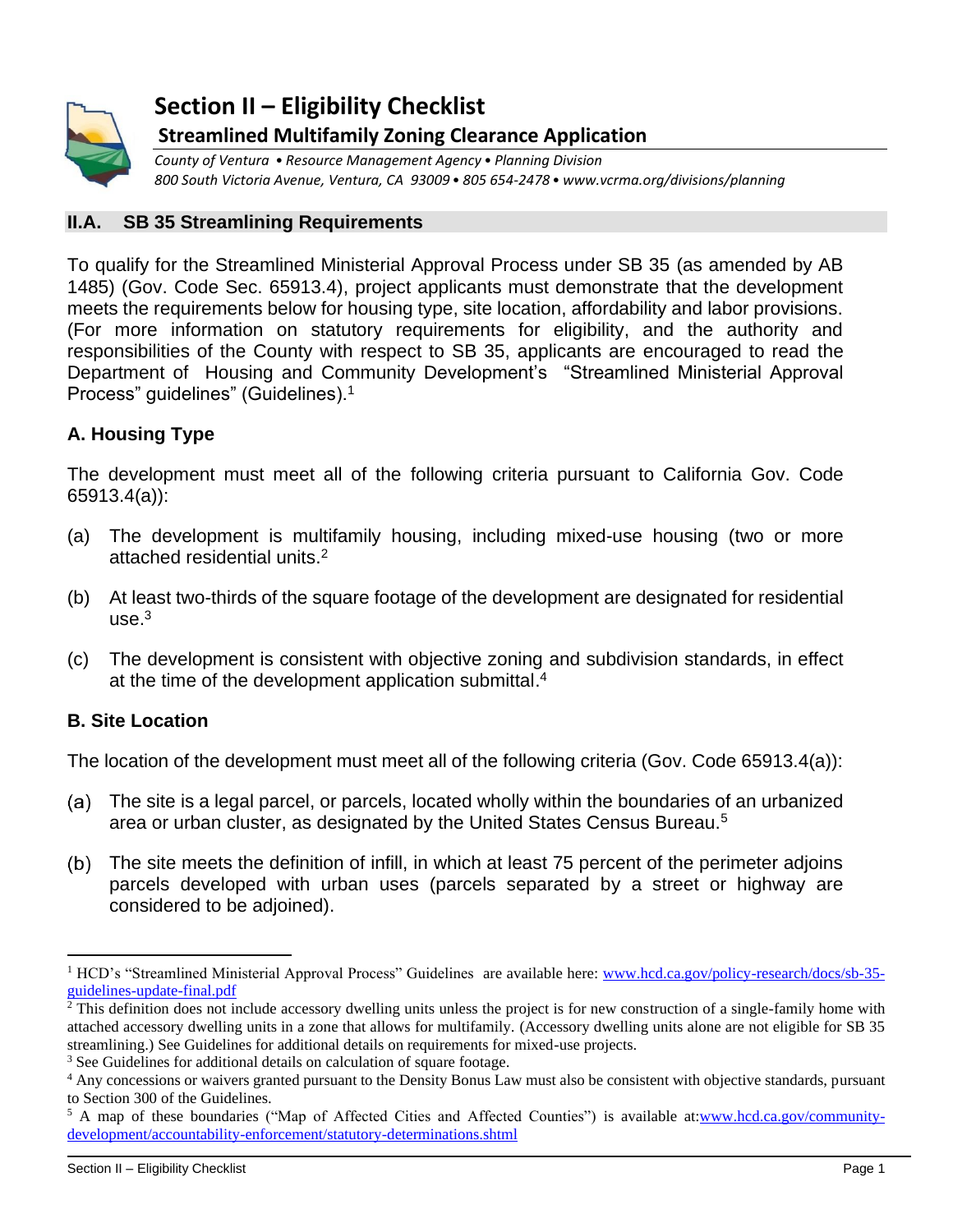- The site is zoned for residential use or mixed-use development, or has a General Plan designation that allows for residential use.
- $(d)$ The development is not within any of the following:
	- (1) The County coastal zone, 6
	- (2) Prime farmland or farmland of statewide importance,<sup>7</sup> or land subject to Save Open Space and Agricultural Resources initiatives (having an Agricultural, Open Space, or Rural land use designation),
	- (3) Wetlands, 8
	- (4) A high or very high fire hazard severity zone<sup>9</sup> (unless the site was excluded from the hazard zone by the County,<sup>10</sup> or is subject to adopted mitigation measures),<sup>11</sup>
	- (5) A hazardous waste site,  $12$
	- (6) A mapped earthquake fault zone<sup>13</sup> (unless the development complies with applicable seismic protection building code standards),<sup>14</sup>
	- (7) A FEMA 100-year flood hazard area (unless the site is subject to a FEMA Letter of Map Revision, or if the minimum flood plain management criteria of the National Flood Insurance Program can be met).15,16

The location of fire hazard zones may be obtained from the Planning Division Public Information Counter or from the County's Interactive Mapping Tool (under "Public Information" on the Planning Division's website: [www.vcrma.org/divisions/planning\)](https://vcrma.org/divisions/planning). <sup>10</sup> Pursuant to Government Code Section 51179(b).

<sup>11</sup> pursuant to existing building standards or state fire mitigation measures applicable to the development.

<sup>&</sup>lt;sup>6</sup> "Coastal zone" is defined in Division 20 (commencing with section 30000) of the Public Resources Code. A map of the County Coastal Zone is available at:

 $<sup>7</sup>$  Pursuant to the United States Department of Agriculture land inventory and monitoring criteria, as modified for California, and</sup> designated on the maps prepared by the Farmland Mapping and Monitoring Program of the Department of Conservation.

<sup>&</sup>lt;sup>8</sup> As defined in the United States Fish and Wildlife Service Manual, Part 660 FW 2 (June 21,1993). The location of wetlands may be obtained from the Planning Division Public Information Counter or from the County's Interactive Mapping Tool (under "Public Information" on the Planning Division's website: [www.vcrma.org/divisions/planning\)](https://vcrma.org/divisions/planning).

<sup>&</sup>lt;sup>9</sup> High fire hazard zone as determined by the Department of Forestry and Fire Protection pursuant to Government Code section 51178, or a high or very high fire hazard severity zone as indicated on maps adopted by the Department of Forestry and Fire Protection pursuant to Public Resources Code section 4202.

 $12$  A site currently listed pursuant to Government Code section 65962.5, or a hazardous waste site designated by the Department of Toxic Substances Control pursuant to Health and Safety Code section 25356 (not including sites the California Department of Public Health, California State Water Resources Control Board, or the Department of Toxic Substances Control has cleared for residential use or residential mixed uses.)

<sup>&</sup>lt;sup>13</sup> As determined by the State Geologist in any official maps published by the State Geologist.

<sup>&</sup>lt;sup>14</sup> As adopted by the California Building Standards Commission under the California Building Standards Law (Part 2.5 (commencing with Section 18901) of Division 13 of the Health and Safety Code), and by any local building department under Chapter 12.2 (commencing with Section 8875) of Division 1 of Title 2.

<sup>&</sup>lt;sup>15</sup> Pursuant to Part 59 (commencing with Section 59.1) and Part 60 (commencing with Section 60.1) of Subchapter B of Chapter I of Title 44 of the Code of Federal Regulations.

<sup>&</sup>lt;sup>16</sup> If the project applicant applies for a floodplain development permit, the Streamlined Multifamily Application must contain a detailed description of how the development will satisfy applicable federal requirements, including construction plans submitted prior to the building permit issuance.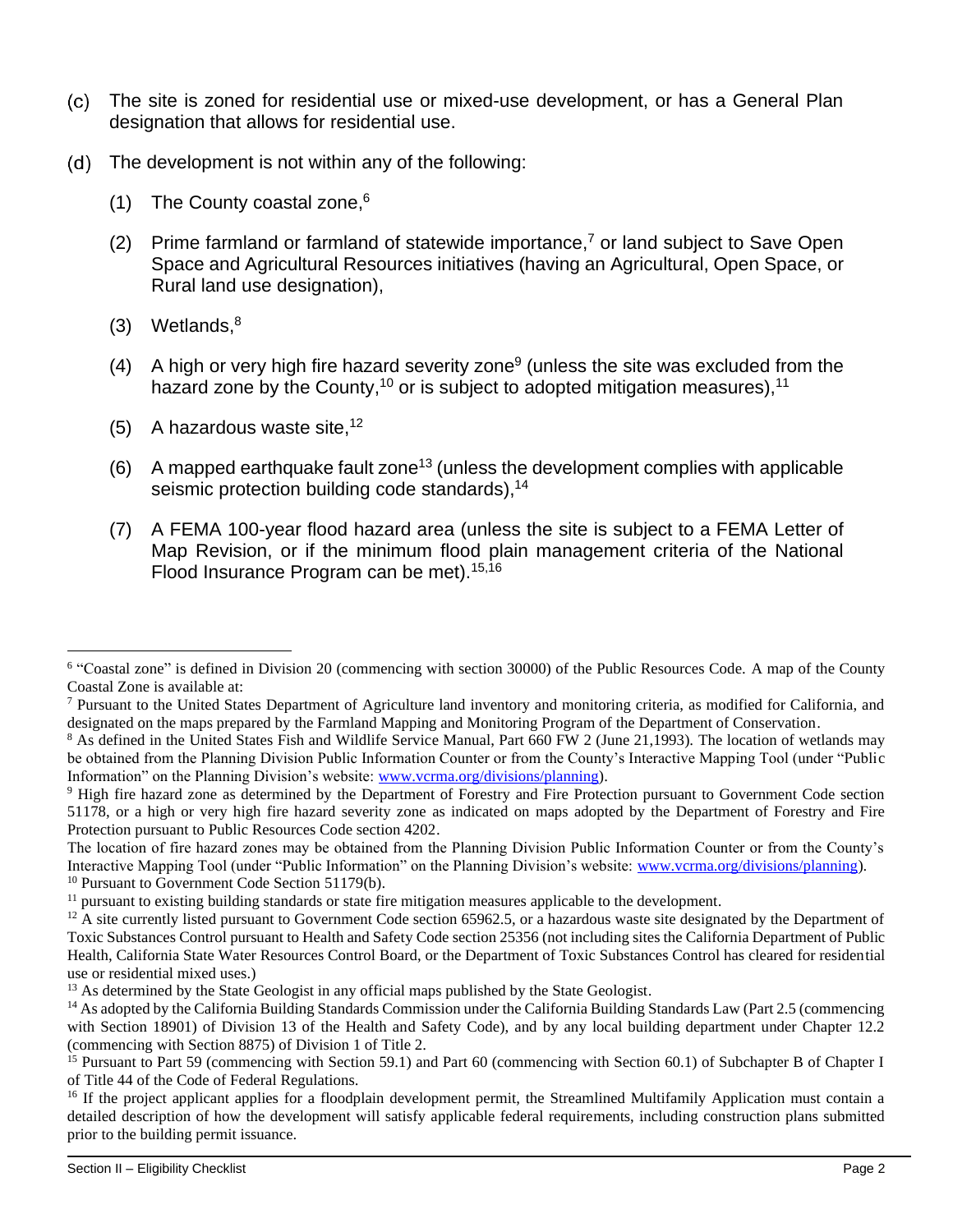- (8) A regulatory floodway, 17
- (9) Land identified for conservation,  $18$
- (10) Habitat for protected species, 19
- (11) Land under conservation easement,
- (12) A mobilehome park,
- (13) A site which would require the demolition of affordable housing, housing occupied within the previous ten years, or a registered historic structure,
- (14) A site that was used for housing within the ten years prior to the application submittal,
- (15) A site that involves subdivision subject to the Subdivision Map Act, or any other applicable law (unless all objective subdivision standards are met), $^{20}$  or,
- (16) Pursuant to Gov. Code 65913.4, the site is not a tribal cultural resource on a national, state, tribal, or local historic register list, and the County and any Native American tribe affiliated with the site area agree that no potential tribal cultural resource would be affected by the development (or an agreement is documented regarding treatment of the affected cultural resources).

# **C. Affordability Provisions**

The development must meet all of the following affordability criteria (Gov. Code 65913.4(a)):

(a) For development of more than ten units, at least 10 percent of the total number of units (prior to calculating any density bonus) are affordable to households making at or below 80 percent of the Area Median Income.<sup>21</sup>

<sup>&</sup>lt;sup>17</sup> As determined by the Federal Emergency Management Agency, in any official maps published by the Federal Emergency Management Agency (unless the development has received a no-rise certification in accordance with Section 60.3(d)(3) of Title 44 of the Code of Federal Regulations.) The location of regulatory floodways may be obtained from the Planning Division Public Information Counter or from the County's Interactive Mapping Tool (under "Public Information" on the Planning Division's website: [www.vcrma.org/divisions/planning\)](https://vcrma.org/divisions/planning).

<sup>&</sup>lt;sup>18</sup> A part of an adopted natural community conservation plan pursuant to the Natural Community Conservation Planning Act (Chapter 10 (commencing with Section 2800) of Division 3 of the Fish and Game Code), a habitat conservation plan pursuant to the federal Endangered Species Act of 1973 (16 U.S.C. Sec. 1531 et seq.), or another adopted natural resource protection plan. The location of land identified for conservation may be obtained from the Planning Division Public Information Counter or from the County's Interactive Mapping Tool (under "Public Information" on the Planning Division's website[: www.vcrma.org/divisions/planning\)](https://vcrma.org/divisions/planning).

<sup>&</sup>lt;sup>19</sup> Species identified as candidate, sensitive, or species of special status by state or federal agencies, fully protected species, or species protected by the federal Endangered Species Act of 1973 (16 U.S.C. Sec. 1531 et seq.), the California Endangered Species Act (Chapter 1.5 (commencing with Section 2050) of Division 3 of the Fish and Game Code), or the Native Plant Protection Act (Chapter 10 (commencing with Section 1900) of Division 2 of the Fish and Game Code). The identification of habitat for protected species discussed above may be based upon information identified in underlying environmental review documents for the general plan, zoning ordinance, specific plan, or other planning documents associated with that parcel that require environmental review pursuant to the California Environmental Quality Act (Division 13 (commencing with Section 21000) of the Public Resources Code).

 $20$  Provided that the development: a. has received or will receive financing or funding by means of a low-income housing tax credit and is subject to the requirement that prevailing wages be paid pursuant to Section 403 of these Guidelines, or; b. the development is subject to the requirement that prevailing wages be paid, and a skilled and trained workforce used.

<sup>&</sup>lt;sup>21</sup> Additional details on calculating affordability and number of affordable units are provided by the Guidelines.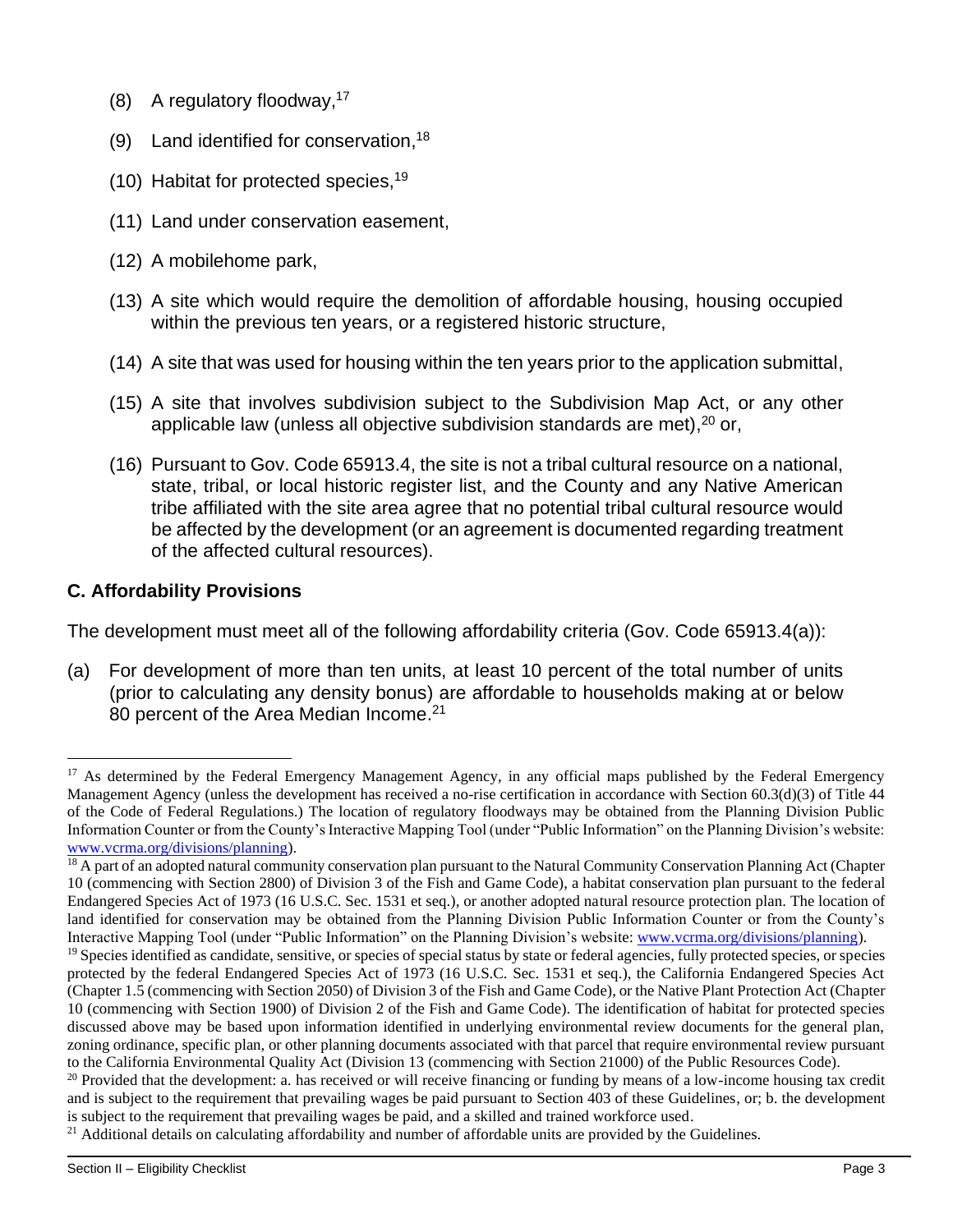(b) A covenant or restriction is recorded, for at least 55 years for rental units, or 45 years for owner-occupied units, prior to the issuance of a building permit.

# **D. Labor Provisions**

The construction of the development must meet the following labor provision (Gov. Code 65913.4(a)):

The applicant certifies either that the entirety of the development is a public work project, or that all construction workers employed will be paid at least the general prevailing rate of per diem wages for the type of work and geographic area. This does not apply if the development has ten or fewer housing units, or if it is fabricated at a permanent, offsite facility.

## **II.B. AB 2168 Streamlining Requirements**

To qualify for the Streamlined Ministerial Approval Process under AB 2162 (as amended by SB 744), project applicants must demonstrate that the development meets the requirements below for site location, development and affordability provisions, and supportive services.

## **A. Site Location**

The development must meet all of the following location criteria (Gov. Code Sec. 65651(a)):

- (a) The development is located on a site where the zoning allows for multifamily housing, including mixed-use housing (two or more attached residential units).
- (b) If any dwelling units are already existing on the site, they must be replaced.<sup>22</sup>
- (c) Per Gov. Code 65913.4, the site is not a tribal cultural resource on a national, state, tribal, or local historic register list, and the County and any Native American tribe affiliated with the site area agrees that no potential tribal cultural resource would be affected by the development (or an agreement is documented regarding treatment of the affected cultural resources).

## **B. Development and Affordability Provisions**

The development must meet all of the following development and affordability criteria (Gov. Code Sec. 65651(a)):

- (a) The development consists of 50 units or fewer.
- (b) Units within the development are subject to a recorded affordability restriction for 55 years.
- (c) One hundred percent of the units within the development, excluding managers' units, are dedicated to lower income households and are, or will be, receiving public funding.<sup>23</sup>

<sup>&</sup>lt;sup>22</sup> Units must be replaced in the manner provided in paragraph (3) of subdivision (c) of Gov. Code Section 65915.

<sup>&</sup>lt;sup>23</sup> "Lower income households" has the same meaning as defined in Section 50079.5 of the Health and Safety Code.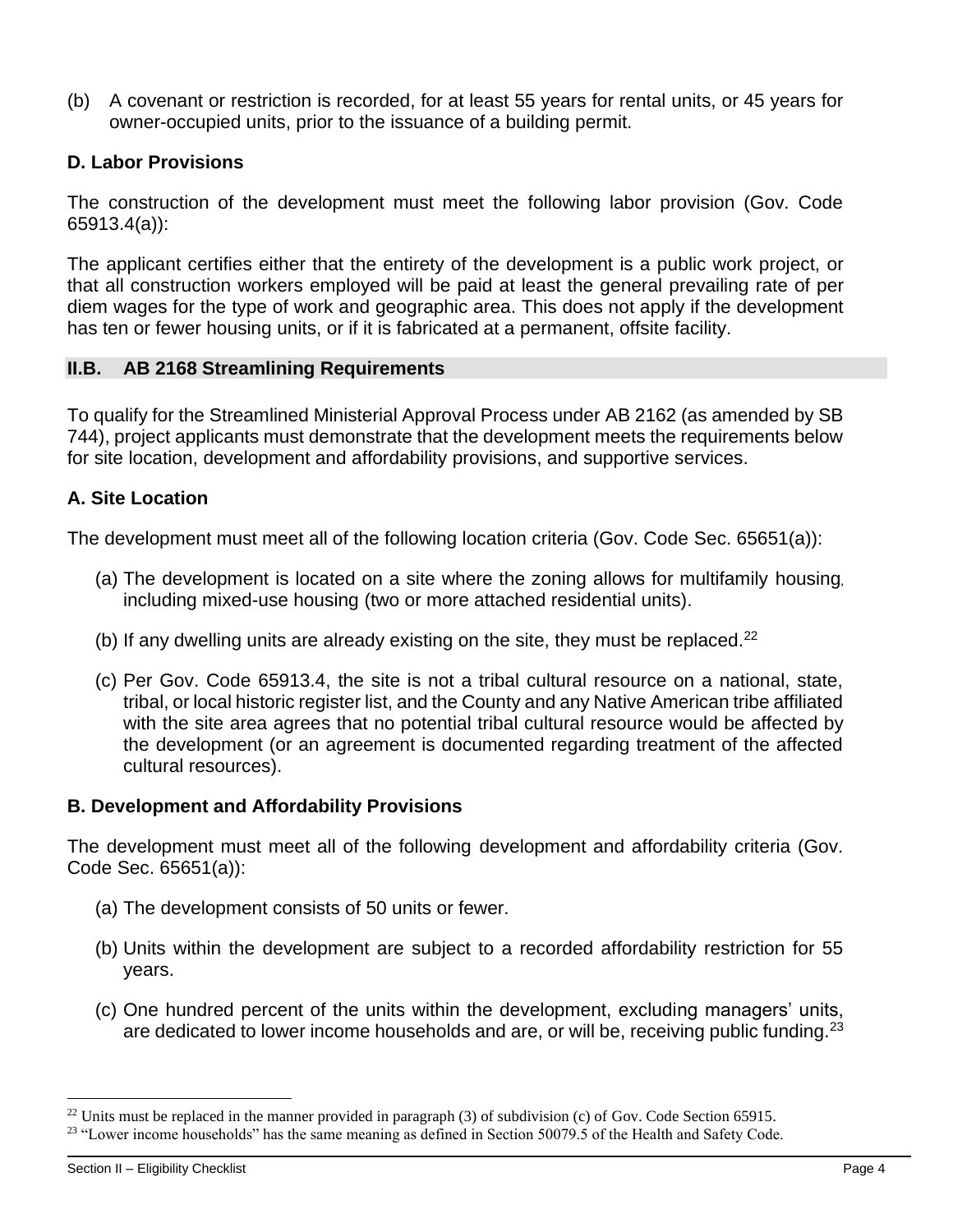- (d) At least 25 percent of the units in the development, or 12 units, whichever is greater,  $24$ are restricted to residents in supportive housing who meet criteria of the target population. 25
- (e) Units within the development, excluding managers' units, include at least one bathroom and a kitchen or other cooking facilities.

# **C. Supportive Services**

The development must meet all of the following criteria regarding supportive services (Gov. Code Sec. 65651(a) and Sec.65652):

- (a) Onsite supportive services comprise the following amount of nonresidential floor area: for a development of 20 or fewer units, at least 90 square feet; for a development of more than 20 units, at least three percent.
- (b) The Planning Division is provided with the project developer's plan for providing supportive services, with documentation demonstrating that supportive services will be provided onsite to residents in the project, and describing those services, including the information below:
	- (1) The name of the proposed entity or entities that will provide supportive services.
	- (2) The proposed funding source or sources for the provided onsite supportive services.
	- (3) Proposed staffing levels for the supportive services.

## **II.C. AB 1783 Streamlining Requirements**

To qualify for the Streamlined Ministerial Approval Process under AB 1783 (as amended by SB 744), project applicants must demonstrate that the development meets the requirements below for site location, affordability and labor provisions.

## **A. Site Location**

The development must meet all of the following location criteria (HSC 17021.8):

- (a) The project site is zoned primarily for agricultural use.
- (b) The project site is not within any of the following:
	- (1) The Coastal Zone,
	- (2) Wetlands,

 $^{24}$  If the development consists of fewer than 12 units, then 100 percent of the units, excluding managers' units, in the development shall be restricted to residents in supportive housing.

 $25$  The number of residents required to live in supportive housing may be reduced if the project-based rental assistance or operating subsidy for the project is terminated through no fault of the project owner, provided that all of the conditions of Gov. Code Sec. 65651(c) are met.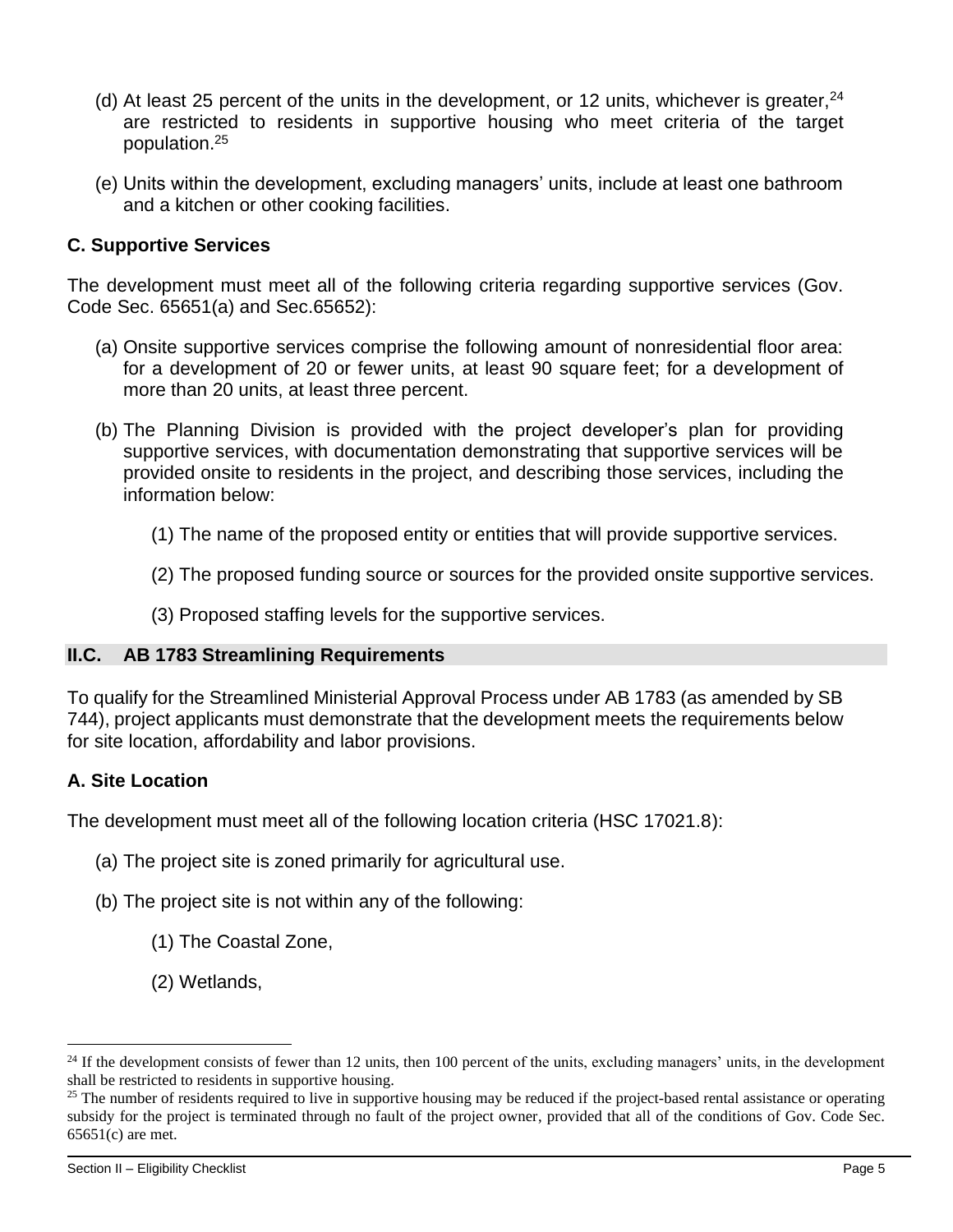- (3) A very high fire hazard severity zone,
- (4) A hazardous waste site (unless cleared by Department of Toxic Substances Control for residential or residential mixed uses),
- (5) An earthquake fault zone,
- (6) A mapped FEMA floodplain,
- (7) A floodway
- (8) Land identified for conservation in an adopted natural community conservation plan,
- (9) Land under conservation easement (not including those under Williamson Act contract), or
- (10) Lands with groundwater levels within 5 feet of soil surface, and where development would be served by an onsite wastewater disposal system serving more than 6 housing units.
- (c) The project site is either: within one-half mile of a duly designated collector road with an Average Daily Trips of 6,000 or greater, or; adjacent to a duly designated collector road with an Average Daily Trips of 2,000 or greater.
- (d) If a potential for exposure to significant hazards from surrounding properties or activities is found to exist, the effects of the potential exposure are mitigated to a level of insignificance, in compliance with state and federal requirements.
- (e) Per Gov. Code 65913.4, the site is not a tribal cultural resource on a national, state, tribal, or local historic register list, and the County and any Native American tribe affiliated with the site area agree that no potential tribal cultural resource would be affected by the development (or an agreement is documented regarding treatment of the affected cultural resources).

## **B. Development Provisions**

The development must meet all of the following criteria (HSC 17021.8):

- (a) The development is an "eligible agricultural employee housing development", meeting the requirements below:
	- (1) The development is not dormitory-style housing;
	- (2) A maximum of 36 units or spaces are designed for use by a single family or household;
	- (3) The development is maintained and operated by a qualified, certified affordable housing organization, local public housing agency or a multicounty, state or multistate agency;